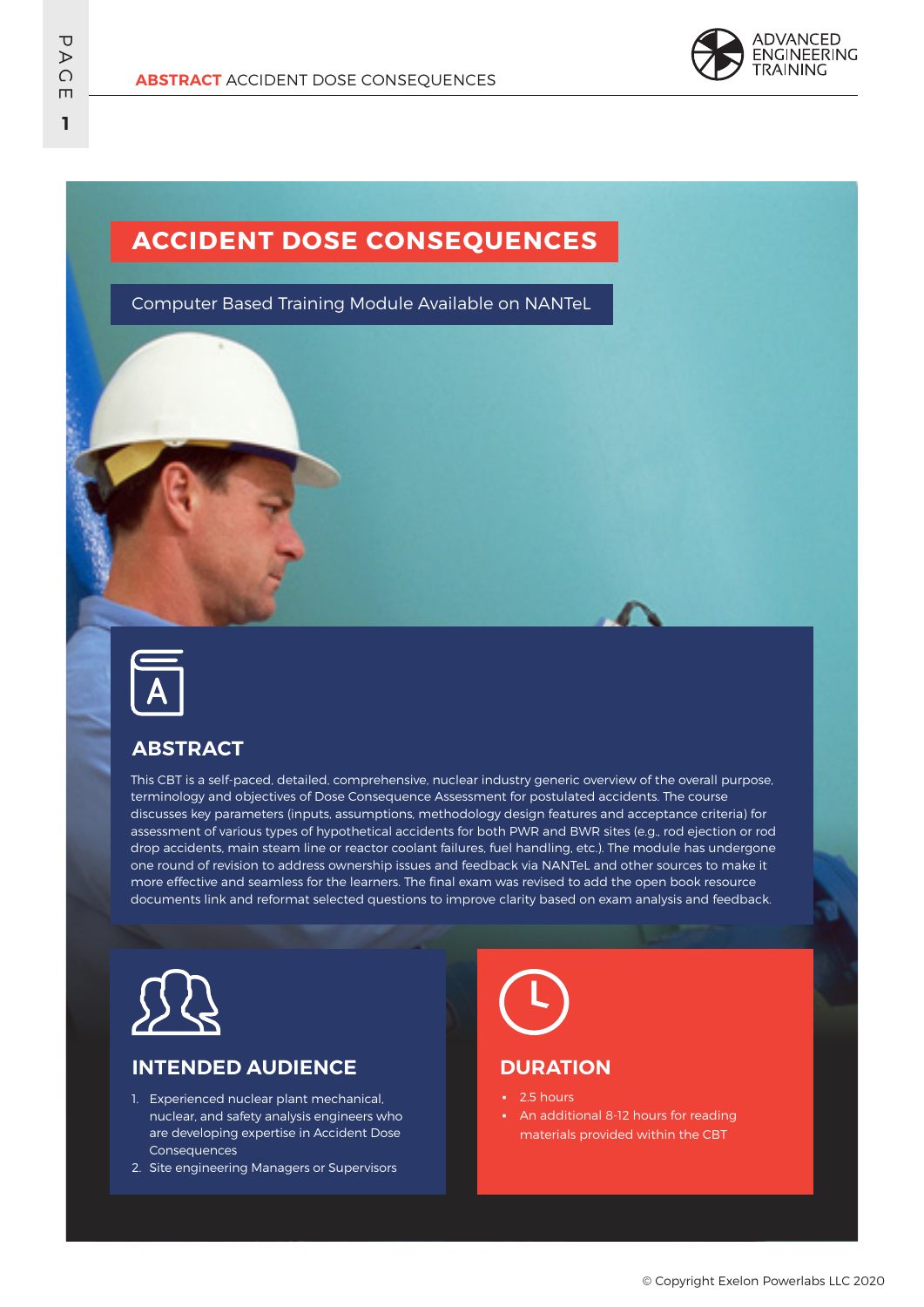

# **TERMINAL LEARNING OBJECTIVES**

- 1. Describe the overall purposes, terminology, objectives, and pertinent regulations and guidance of dose consequences assessment for postulated accidents.
- 2. Identify the general elements and principles of an accident dose consequences assessment e.g., radioactivity inventories and boundaries and their assumed failures, mitigating features and actions.
- 3. Describe the key parameters (inputs, assumptions, methodology, design features and acceptance criteria) of radiological consequences assessments for the following postulated accidents:
	- Main Steam Line Failures Outside Containment (PWR)
	- Feedwater System Pipe Breaks Inside and Outside Containment (PWR)
	- Reactor Coolant Pump Rotor Seizure and Reactor Coolant Pump Shaft Break (PWR)
	- Spectrum of Rod Ejection Accidents (PWR)
	- Spectrum of Rod Drop Accidents (BWR)
	- Failure of Small Lines Carrying Primary Coolant Outside Containment
	- Steam Generator Tube Failure (PWR)
	- Main Steam Line Failures Outside Containment (BWR)
	- Loss-of-Coolant Accidents
	- Fuel Handling Accident/Spent Fuel Cask Drop Accidents
	- Radioactive Waste Process Accidents
	- Different accidents and emergent accident issues, including consideration of alreadyanalyzed bounding events, and application of 10CFR50.59 principles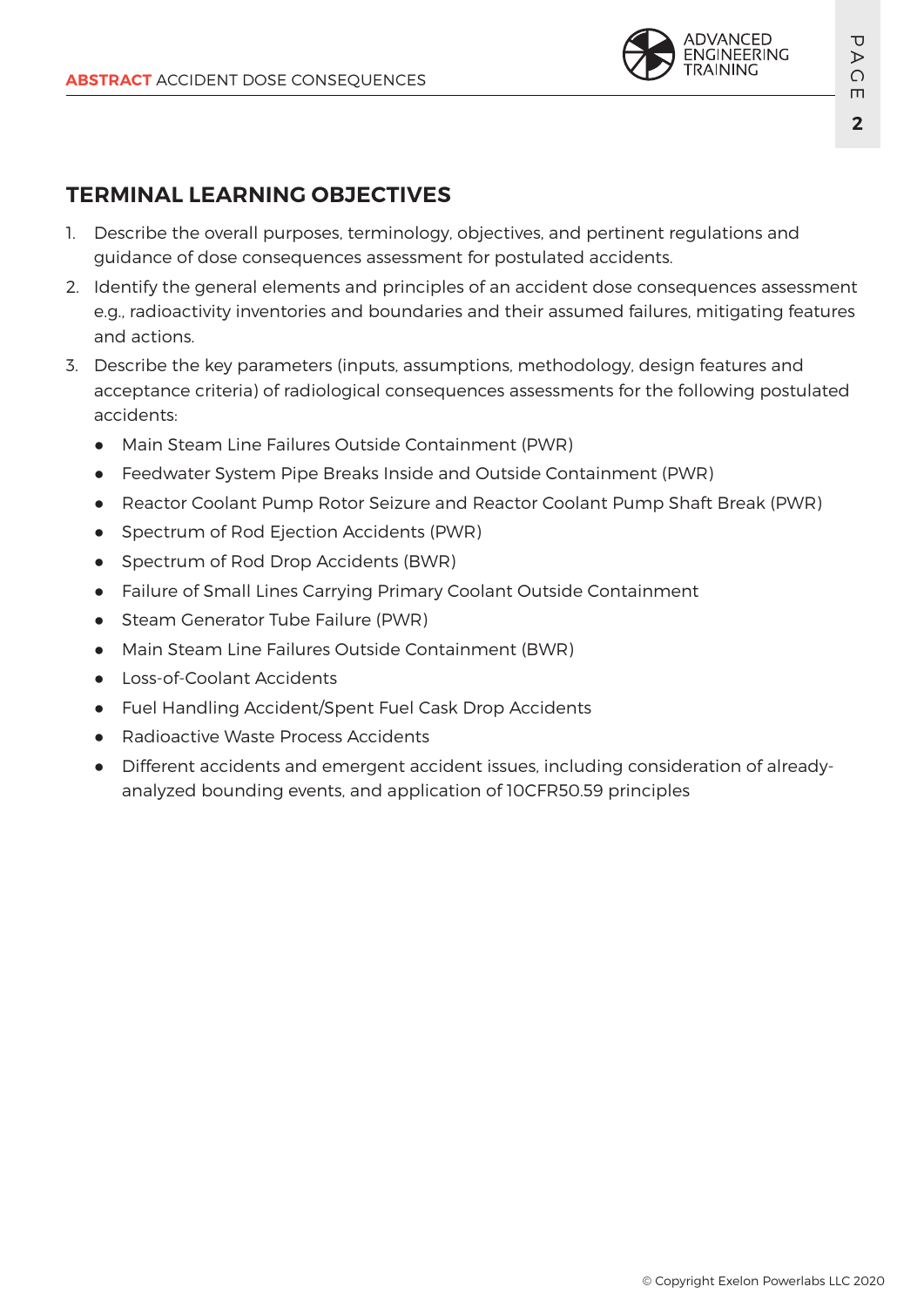

#### **KEY INDUSTRY DOCUMENTS**

- 1. BTP 11-6, "Postulated Radioactive Releases Due to Liquid-Containing Tank Failures"
- 2. RG 1.3, "Assumptions for Evaluation of BWR LOCA"
- 3. RG 1.4, "Assumption for PWR LOCA Radiological Consequences"
- 4. RG 1.11, "Instrument Lines Penetrating Primary Containment"
- 5. RG 1.5, "Assumptions Used for Evaluating the Potential Radiological Consequences of a Steam Line Break Accident for Boiling Water Reactors"
- 6. RG 1.25, "Assumptions Used for Evaluating the Potential Radiological Consequences of a Fuel Handling Accident in the Fuel Handling and Storage Facility for BWR and PWR"
- 7. RG 1.24, "Assumptions for Evaluating PWR Gas Storage Tank Failure"
- 8. Technical Specification Task Force (TSTF) Traveler 51 (TSTF-51-A, Rev. 2)
- 9. Regulatory Guide 1.52, "Design, Inspection, and Testing Criteria for Air Filtration and Adsorption Units of Post-Accident Engineered-Safety-Feature Atmosphere Cleanup Systems in Light-Water-Cooled Nuclear Power Plants"
- 10. RG 1.70, "Initiating Events Analyzed In SAR Section 15"
- 11. RG 1.77, "Assumptions for Evaluating PWR Control Rod Ejection"
- 12. NRC RSICC Code Package CCC-681 RATAF
- 13. Generic Letter 99-02, "Laboratory Testing of Nuclear-Grade Activated Charcoal"
- 14. NUREG-0016 (BWR)/NUREG-0017 (PWR), "Calculation of Releases of Radioactive Materials in Gaseous Liquid Effluents"
- 15. NUREG-0133, "Preparation of Radiological Effluent Technical Specifications for Nuclear Power Plants"
- 16. NUREG-0737, "Clarification of TMI Action Plan Requirements"
- 17. NUREG/CR-6604 Supplement 01, "RADTRAD: A Simplified Model for RADionuclide Transport and Removal and Dose Estimation"
- 18. NUREG/CR-6604 Supplement 02, "RADTRAD: A Simplified Model for RADionuclide Transport and Removal and Dose Estimation"
- 19. RG 1.143, "Design Guidance for Radioactive Waste Management Systems, Structures, and Components Installed in Light-Water-Cooled Nuclear Power Plants"
- 20. RG 1.183, "Alternative Radiological Source Terms for Evaluating Design Basis Accidents at Nuclear Power Reactors"
- 21. RG 1.194, "Atmospheric Relative Concentrations for Control Room Radiological Habitability Assessments at Nuclear Power Plants"
- 22. RG 1.195, "Methods and Assumptions for Evaluating Radiological Consequences of Design Basis Accidents at Light-Water Nuclear Power Reactors"
- 23. RG 1.98, "Assumptions Used for Evaluating the Potential Radiological Consequences of a Radioactive Offgas System Failure in a Boiling Water Reactor"
- 24. RG 1.145, "Atmospheric Dispersion Models for Potential Accident Consequence Assessments at Nuclear Power Plants"
- 25. Oak Ridge National Laboratory Radiation Safety Information Computational Center under the name RATAF, package C-00681
- 26. NUREG-0800, Standard Review Plan Branch Technical Position (BTP) 11-5, "Postulated Radioactive Releases Due to a Waste Gas System Leak or Failure"
- 27. 10 CFR 50.34 "Contents of Applications Technical Information"
- 28. 10 CFR 50.67, "Accident Source Term"
- 29. 10 CFR 100.11, "Determination of Exclusion Area LPZ and Population Center Distance"
- 30. NRC NUREG/CR-6604, "Simplified Model for RADTRAD Estimation"
- 31. SRP 15.3.3 15.3.4, "RCP Rotor Seizure and Shaft Break"
- 32. SRP 15.4.8, "Appendix A PWR Control Rod Ejection Rad Consequences"
- 33. SRP 15.4.9, "Appendix A BWR Control Rod Drop Rad Consequences"
- 34. SRP 15.6.2, "Rad Consequences of Small Primary Coolant Lines Failure Outside Containment"
- 35. SRP 15.6.3, "Rad Consequences of PWR SG Tube Failure SGTR"
- 36. SRP 15.6.4, "Rad Consequences of BWR MSLB Outside Containment"
- 37. SRP 15.6.5, "Appendix A Rad Consequences DBA LOCA Including Containment Leakage Contribution"
- 38. SRP 15.6.5, "Appendix B Rad Consequences DBA LOCA Leakage From ESF Components Outside Containment"
- 39. SRP 15.6.5, "Appendix D Rad Consequences of BWR DBA LOCA MSIV Leakage Control System Leakage"